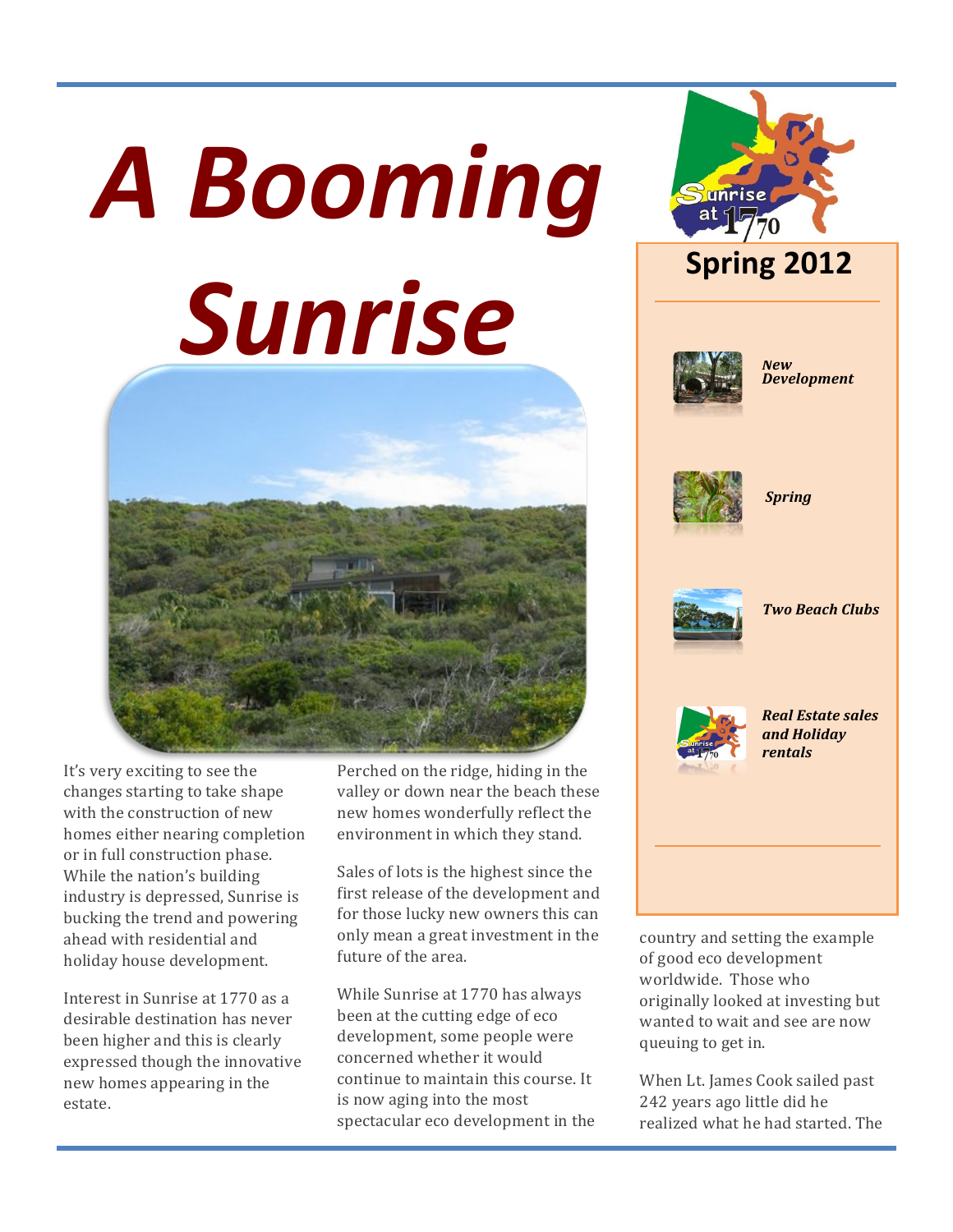Gooreng Gooreng people knew about the area and cherished it, then came the settlers, followed by the surfers, fishermen, tourists and now permanent residents that appreciate and respect the land and the valuable asset we are charged with looking after.



The new owners of this land are showing great care with the innovative cutting edge designs that are in keeping with the environment. Colours are muted, building height is restricted by the surrounding vegetation so that all building seems to disappear into the forest.

# *Spring'at'Sunrise*

winter evolves into a raging display of colour and activity.

It starts with a light shower and then nature takes over with a glorious display of spontaneous growth.



The Australian Littoral forest is truly amazing with its wide



The quiet and stillness of variety of plants and animal life.

*Sunrise\$at\$1770!is!a!* **\$100 million, sustainable** *residential!complex! located!5!kilometres! south!of!Agnes!Waters! and!1770.*

Sunrise soon becomes a garden to rival any botanic garden in the world, and the best thing of all is that we are still discovering new varieties of plants and animals every week.





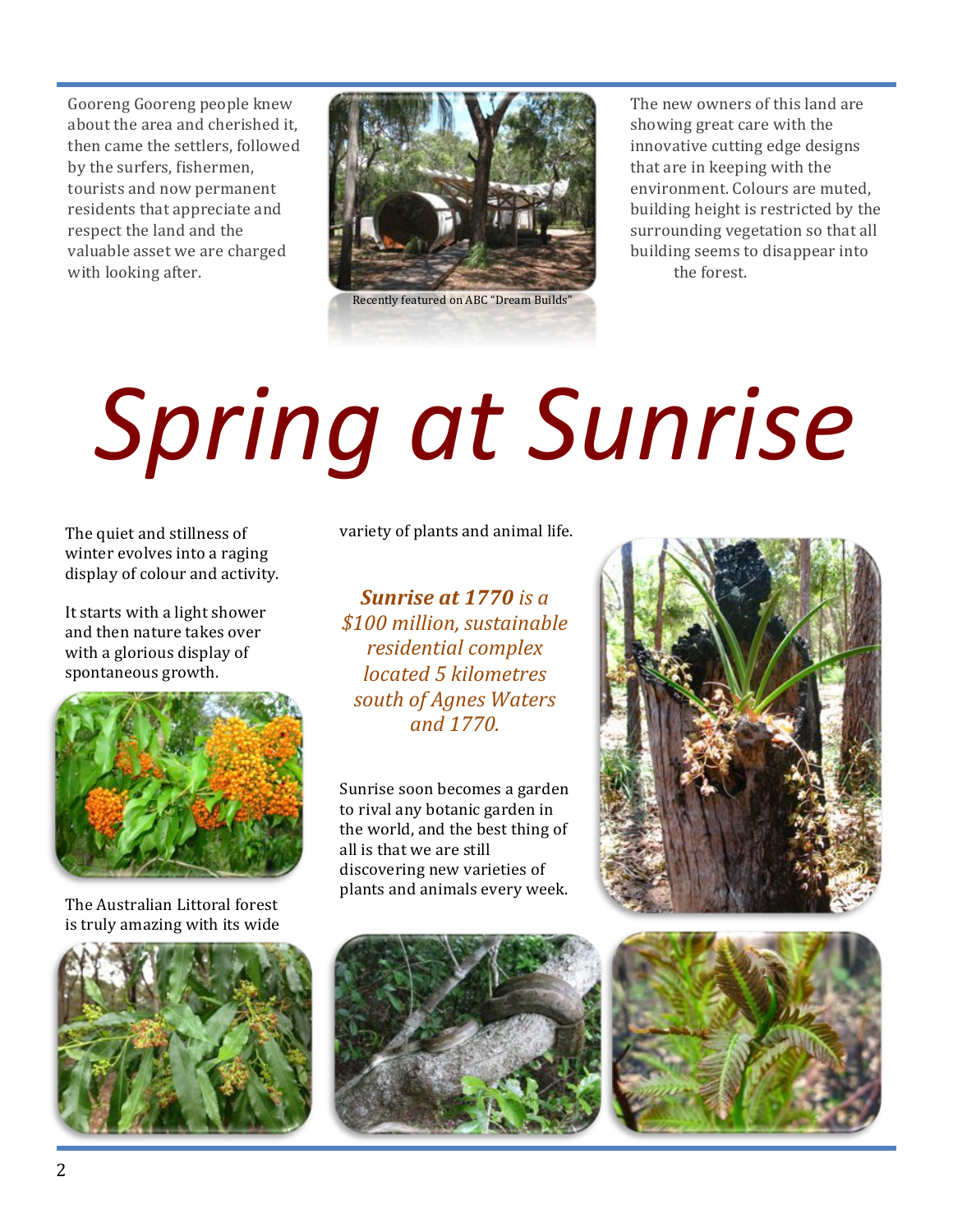







Everyone is getting into the act from the ugliest that only a mother could love, the smallest, two legged, four legged and no legs to the wonders of our aquatic life off the coast including, dolphins, turtles and the largest whales frolicking along the coast on their way back to Antarctica after spending the winter in the tropics.

The wetlands are blooming and becoming the nursery for the next generation of wonders to call this amazing place home. This truly is the garden of eden and not an apple tree in sight.

![](_page_2_Picture_6.jpeg)

![](_page_2_Picture_7.jpeg)

![](_page_2_Picture_8.jpeg)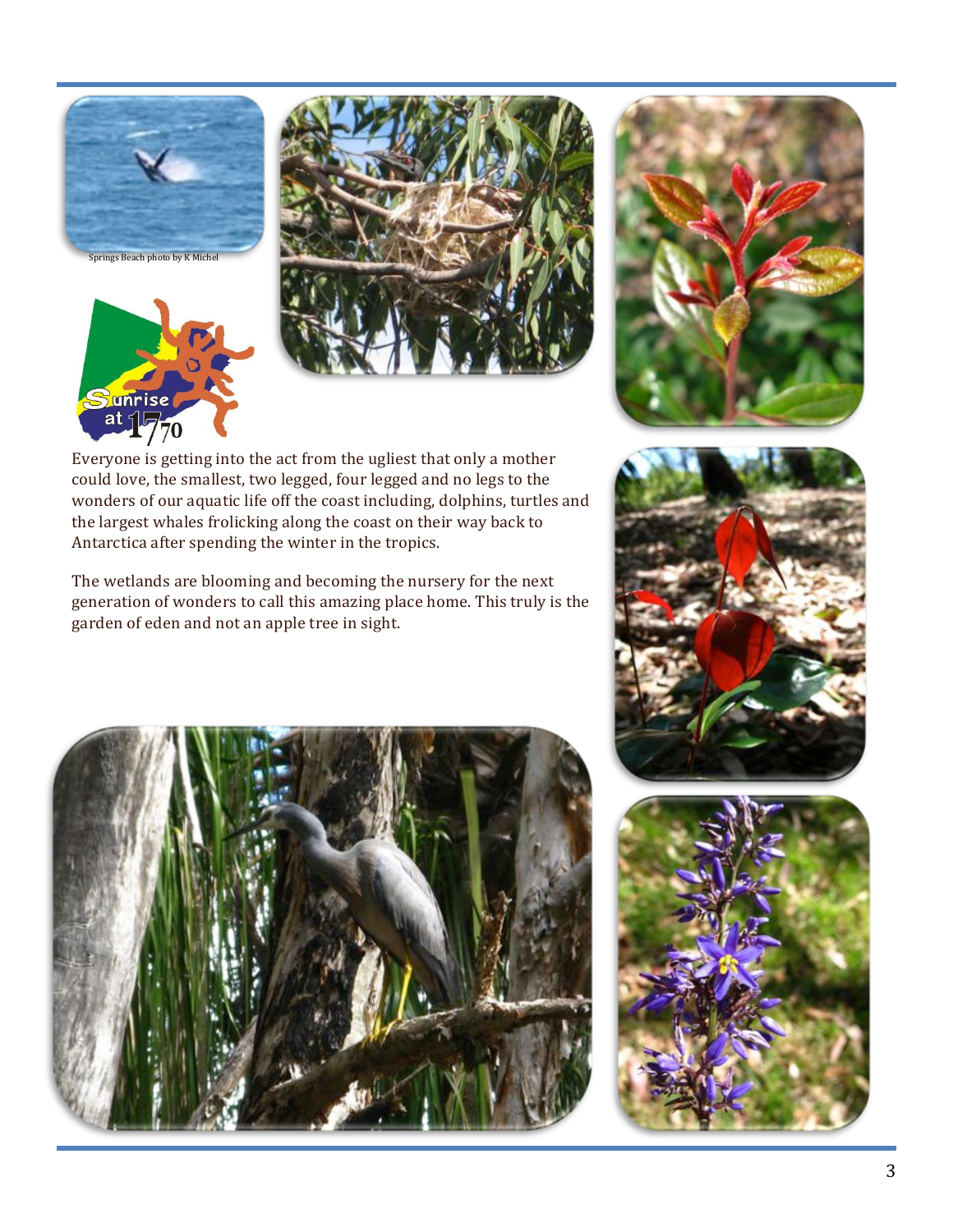# Two Beach Clubs

## **Springs Beach** Club

Situated above the renown Springs Surf Beach, the Springs Beach club gives panoramic views over the Coral Sea. The beach club comes fully equipped with a 25 metre horizon pool plus a children's pool.

The whole Springs complex is

![](_page_3_Picture_3.jpeg)

lookout tower to spot dolphins and whales as they cruise through.

## China!Beach! Club

Like the northern beach club. China beach Club also overlooks the Coral Sea but from two kilometers further along the coast. The China Beach Club is especially designed with adults in mind. The location in the rainforest gives a special feeling of seclusion and privacy.

![](_page_3_Picture_7.jpeg)

Tennis courts, a half basket ball court, adventure playground and a

![](_page_3_Picture_9.jpeg)

The pool area has wonderful facilities for changing and showering after a swim. Located just behind the adult pool are four fantastic cabanas for that special BBQ experience. Each cabana comes fully equipped with a built in gas BBQ, refrigerator and three eco receptacles for rubbish. A large dining table for eight plus lots of room to mingle and chat makes this a "must use" entertaining area.!

![](_page_3_Picture_11.jpeg)

Four beautiful cabanas seem to hang from the surrounding forest and come fully appointed with everything you could want. Tropical changing rooms open at the back look straight into the gardens.

![](_page_3_Picture_13.jpeg)

See you there.